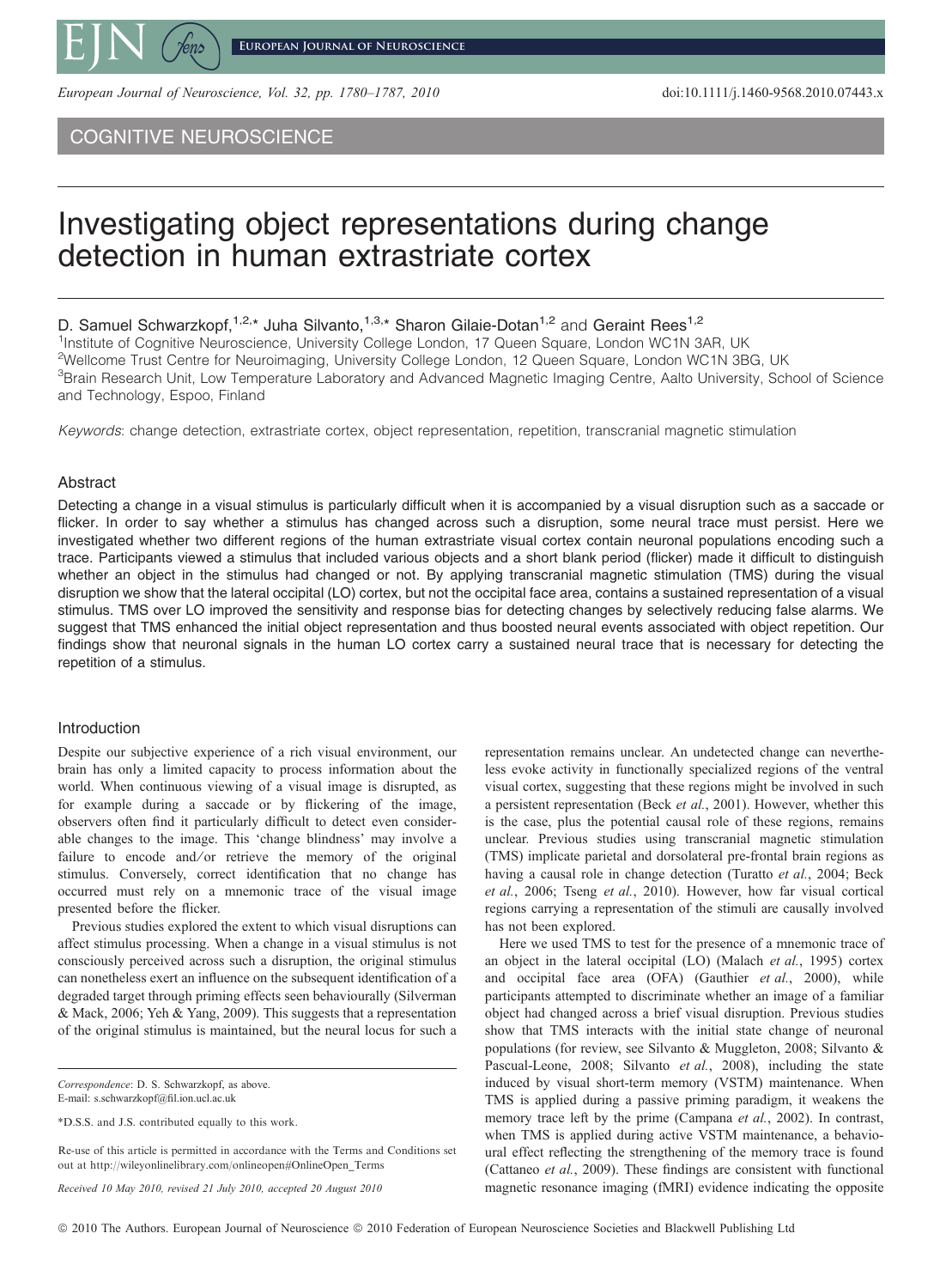

Fig. 1. Schematic experimental 'change' trial. Participants viewed two successive intervals in each of which two images of household objects and four letter strings were presented around fixation as shown. After the second interval, participants were first asked to report whether the letter 'X' had been presented in either of the two intervals. Subsequently, they were required to indicate whether one of the two images of household objects had changed or not between intervals. In this example, an X was present (in the first interval) and the right-hand object underwent a change. In trials with TMS, a train of three pulses was administered at 20 Hz during the 100 ms preceding the second stimulus interval. Note that components of the stimuli are not to scale.

neural effects of active and passive repetition priming paradigms (Soto et al., 2007). Therefore, we reasoned with relation to our change detection task (which requires active maintenance of the first stimulus) that, if LO or OFA contained a neural trace of the original stimulus across the transient visual disruption, the application of TMS during the visual disruption should strengthen this memory trace and thus facilitate performance in the change detection task.

On each trial, participants fixated centrally and, as in a previous study (Beck et al., 2001), performed a central letter detection task to increase the likelihood of change blindness. Simultaneously, images of two household objects were presented to the left and right of fixation in two successive 500 ms intervals separated by a 500 ms blank period (see Fig. 1). The number of objects and their positioning on the horizontal meridian were chosen to maximize the likelihood that they would be covered by receptive fields of neurons in the brain regions targeted by TMS. On some trials the identity of one object could change, whereas on others it remained unchanged. After each trial, participants were required to report whether one of the objects had changed during the trial. A TMS train was applied during the last 100 ms of the delay period between the original stimulus and the test stimulus (400 ms after the offset of the original stimulus) either to LO or OFA, or not at all.

## Materials and methods

## **Participants**

Eight healthy participants (five males and three females, all righthanded, mean age 27 years) gave written informed consent to take part in this experiment, which was approved by the local ethics committee (Institute of Neurology and National Hospital Joint Ethics Committee). All participants had normal or corrected-to-normal vision. Except for one of the authors (J.S.), all participants were naive to the purpose of the experiment. Inclusion of their data in the analysis was justified, however, because the results were qualitatively very similar with or without this participant. Moreover, the proximity of the TMS sites in this participant (1.43 cm Euclidean distance) made it very difficult for even an experienced participant to guess which site was targeted in a particular block. Data from one participant were excluded because of poor performance on the central letter detection task even in the No-TMS condition, at least two SDs below the group mean (88% correct) for all conditions.

## **Stimuli**

All stimuli were presented on an SVGA 17 inch monitor set at  $1024 \times 768$  resolution and a refresh rate of 60 Hz using the Cogent package (http://www.vislab.ucl.ac.uk/Cogent/) for MATLAB (The Mathworks, Inc.). We used computer-generated images of household objects taken from the Tarrlab image database (http://tarrlab.cnbc.cmu.edu/ stimuli.html). Images were converted to greyscale and normalized to their mean intensity value to minimize the influence of large luminance changes. The stimuli were presented on a uniform grey background. Each individual object image subtended  $2.5^{\circ} \times 2.5^{\circ}$  in visual angle. During each stimulus interval two images of household objects were presented, one to the left and one to the right of the central fixation cross at an eccentricity of 7.3°. In addition, two letter strings each comprising three letters were presented above and below fixation. The height of each letter string was approximately  $1^{\circ}$  so that all the letters combined subtended approximately  $2.5^{\circ}$  above and below fixation.

#### Procedure

On each trial, participants viewed two stimulus intervals, each of which lasted 500 ms and which were separated by a 500 ms blank inter-stimulus interval (Fig. 1). On half of the trials, the same two images were presented in each interval. On the remaining trials a new image replaced either the left or right image. With a probability of 0.69 one of the letter strings in the trial contained the letter 'X'.

After the second stimulus interval, participants first performed a letter-monitoring task – the instruction 'X present?' appeared in the centre of the screen and participants were required to indicate by means of two buttons on the computer keyboard whether they had seen the letter 'X' at any point in the trial. Subsequently, the instruction 'Changed?' appeared on the screen and participants were then asked to indicate using one of two buttons on the keyboard whether one of the images had changed between the two intervals or not. Participants responded with the index and middle finger of their dominant hand. The left and right arrow keys were used to indicate the presence and absence, respectively, of a change ⁄ target letter in both tasks. The order of the two tasks (letter task preceding change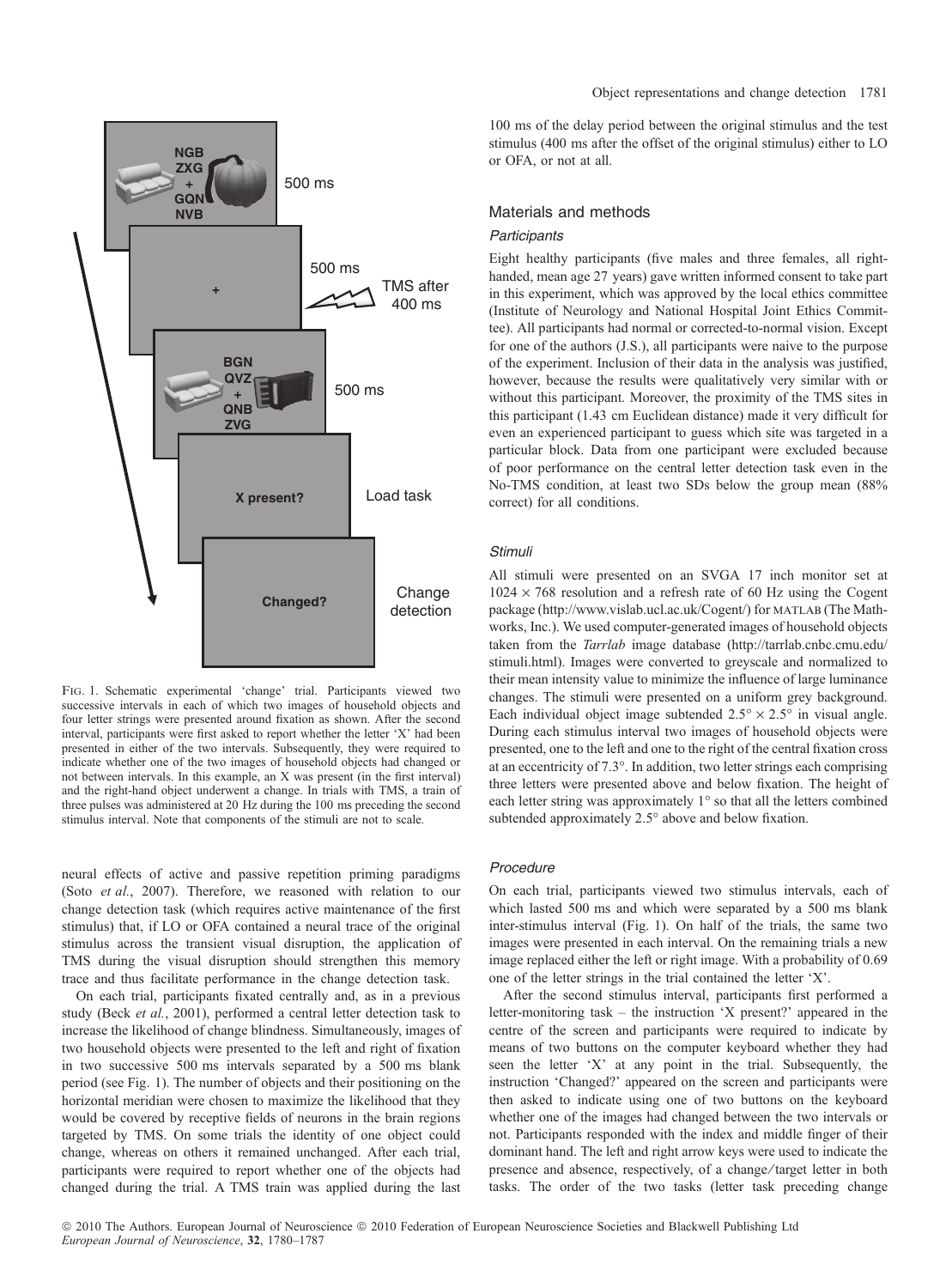detection) was chosen to be comparable with the previous study using this procedure (Beck et al., 2001) and to ensure adequate levels of difficulty in the change detection task.

The central letter-monitoring task was used to ensure that performance on the lateralized change detection task was not at ceiling for such a large change. In a brief training run immediately before the experiment, we adjusted the difficulty of the task on a per-participant basis between three levels of difficulty by varying the non-target letters in the strings to be more or less similar to the target  $X'$ . In this pre-session, we aimed for participants to achieve an accuracy of approximately 85% correct on the central letter task, and performance on the change detection task away from ceiling and chance levels (70–80% correct). Rather than manipulating the signal strength of the stimuli, this procedure has been used previously (Beck et al., 2001) in change detection experiments and has proved effective. Participants were also required to fixate for the entirety of a trial. We did not formally track eye movements but participants were monitored by the experimenter administering TMS. Moreover, because the changes of object images involved profound differences in low-level features between different objects, merely enforcing fixation by means of gazecontingent eye tracking would not be sufficient to guarantee adequate levels of difficulty in the change detection task.

Altogether, each participant completed 384 experimental trials that were broken up into 12 blocks of 32 trials each. After every block, participants were informed about their performance on the central letter task. A different cortical site was targeted with TMS in different blocks: TMS could either be applied over LO (LO-TMS) or OFA (OFA-TMS), or not at all (No-TMS). The order of these conditions was pseudo-randomized using a permutation algorithm within and across participants. Each of the three TMS sites appeared exactly once in each triplet of blocks and the same site could never be stimulated two blocks in a row. None of the participants reported experiencing phosphenes as a consequence of TMS.

## Functional imaging

The fMRI was used to localize the sites for the TMS stimulation on a per-participant basis, due to their known variability in stereotactic location. A 1.5T Sonata system (Siemens) was used to acquire T1-weighted anatomical images and T2\*-weighted echo planar images with BOLD (blood oxygenation level dependent) contrast. Each echo planar image was comprised of 32 2-mm axial slices with a 1 mm inter-slice gap covering the whole cerebrum with an in-plane resolution of  $3 \times 3$  mm. The experiment was split into five runs, each consisting of 78 volumes. Volumes were acquired continuously with a TR (repetition time) of 2.88 s per volume.

The functional localizer scan used a one-back paradigm to focus attention. The three categories of visual stimuli were faces, objects and scrambled images of the objects. Each image subtended about  $12^{\circ}$  of visual angle and was presented for 360 ms with a 360 ms fixation interval between images. Participants were instructed to press a key whenever they detected an image repetition (one-back task) to ensure that they were alert and attentive. Stimuli were presented in blocks of 40 items from within a category, and a centrally presented red fixation cross was present throughout the experiment. There were two blocks of each stimulus condition per run. The order of categories was pseudo-randomized with the constraint that no two successive blocks could be of the same category.

All images were greyscale. To minimize retinotopic effects, we first generated phase-scrambled versions of the original images of all objects and faces, and then superimposed each image onto these scrambled images. Object stimuli created in this manner were further phase-scrambled to generate the scrambled category. This ensured that each category occupied the same area of visual space and that the spatial frequency and orientation content of objects and scrambled objects were identical. The localizer stimuli were also taken from the TarrLab image database.

Functional imaging data were analysed using spm5 (http:// www.fil.ion.ucl.ac.uk/spm). After deleting the first four volumes of each run to allow for T1 equilibrium effects, the functional images were corrected for slice acquisition time, realigned to the first image using an affine transformation to correct for small head movements and echo planar image distortions unwarped using B0 field maps. The images were then smoothed with an 8 mm full-width half-maximum Gaussian filter and pre-whitened to remove temporal autocorrelation. The resulting images were entered into a participant-specific general linear model with three conditions of interest corresponding to the three categories of visual stimuli. Blocks were convolved with a canonical haemodynamic response function to generate regressors. In addition, the estimated motion parameters were entered as covariates of no interest to reduce structured noise due to residual head motion effects. Linear contrasts among the condition-specific regressors were used to identify the two TMS target sites within each participant's right hemisphere: OFA by contrasting activation associated with face presentation to object presentation, and LO by contrasting objects with scrambled objects. The functional images were then registered to each participant's individual structural scan using a 12 parameter affine transformation to identify two TMS target sites (OFA and LO) in the right hemisphere.

Each TMS target site was individually identified in each participant by selecting the peak activation for that category in the LO cortical region. The target sites corresponded well with previously reported maps of object- and face-sensitive regions (Hasson et al., 2003; Pitcher *et al.*, 2009). The mean coordinates of the target sites in Montreal Neurological Institute (MNI) coordinates were: LO  $44, -83,$  $-7$  mm; OFA: 45,  $-85$ , 3 mm. The important issue here is the withinparticipant separation between LO and OFA. The average Euclidean distance between the LO and OFA was 19.5 (±4.4) mm, providing a good separation of the two stimulation sites, which is also reflected in the functionally distinct effects of TMS reported in the present study (see below). Coordinates and Euclidean distances between sites for individual participants are shown in Supporting Table S1.

Although the stimuli used to localize the two TMS sites were not identical to those used in the TMS experiments, it is reasonable to use this procedure. The large localizer stimuli encompassed a significant portion of the visual field that contained the stimuli in the main experiment. Perhaps more importantly, the use of different localizer stimuli allows us to infer that the object-sensitive LO region identified by our localizer is indeed causally involved in our change detection task. Thus, rather than being specific to the particular stimuli used in our TMS experiment, this is tentative evidence that our results demonstrate a general property of LO.

#### Transcranial magnetic stimulation

Rapid stimulator (Magstim, Wales) plus a 70 mm figure-of-eight coil were used for stimulation. A fixed TMS intensity (60% of maximum stimulator output) was used on the basis of a number of previous studies (e.g. Juan & Walsh, 2003; Muggleton et al., 2003; Cattaneo et al., 2010; Pitcher et al., 2009). In the TMS conditions, a 20 Hz TMS train (i.e. with an inter-pulse interval of 50 ms) consisting of three pulses was applied on each trial during the inter-stimulus interval. The first pulse of the TMS train was applied at 400 ms after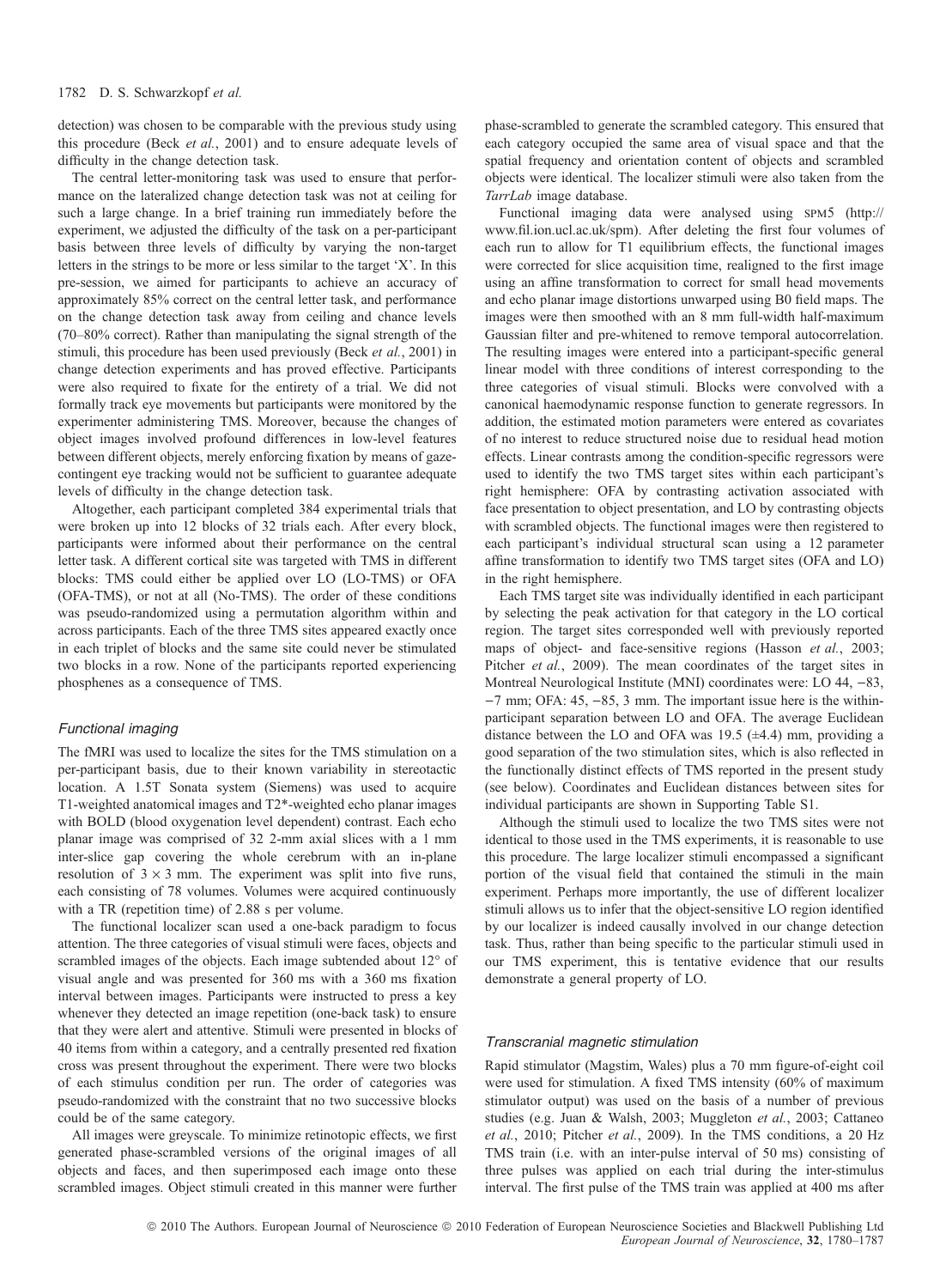the offset of the first stimulus interval (and the last pulse at the onset of the second stimulus). The choice of this particular timing of TMS was to be consistent with previous state-dependent TMS experiments (e.g. Cattaneo et al., 2010; Silvanto et al., 2010) and to ensure that TMS was delivered close in time to the second stimulus but prior to the time when the second stimulus was encoded by LO neurons. The coil orientation was such that the coil handle was pointing upwards and parallel to the mid-line. Stimulation sites were localized using the brainsight TMS-magnetic resonance imaging co-registration software (Rogue Research, Montreal, QC, Canada), utilizing individual high-resolution structural magnetic resonance imaging scans for each participant. The right OFA and LO were localized by overlaying the structural magnetic resonance imaging scan with individual activation maps from the fMRI localizer task for the face and object analysis (as described in full above). The target area was identified by selecting the voxel exhibiting the peak activation in each functionally defined area and the coordinates were converted into BrainSight coordinate space using fsl software (http://www.fmrib.ox.ac.uk/fsl/). The coil locations were marked on each participant's head using scalp marks and checked continuously during the experiment. Participants were instructed to inform the experimenter should they experience phosphenes; none of the participants did so.

#### **Results**

In this experiment we sought to test whether stimulus representations in the object-sensitive LO and OFA cortex played a causal role in detecting whether a change occurred during repeated presentation of a visual object. Participants were asked to compare two stimulus intervals containing images of household objects and to report if one of the images had changed between intervals. We capitalized on the state dependency of TMS effects by applying TMS in the delay period between two stimulus intervals during which a trace of the visual memory of the first stimulus should be encoded and maintained in the visual cortex. We applied TMS over either LO or OFA, and measured how change detection performance differed from trials without TMS.

To maximize the occurrence of change blindness, participants performed a central letter detection task. One participant showed extremely poor performance on this central task and we therefore excluded this participant from any further analyses (see Materials and methods for details). For the remaining participants ( $n = 7$ ), accuracy on the central task was high, but not at ceiling (No-TMS,  $86.9 \pm 1.2\%$ ; OFA-TMS,  $88.1 \pm 1\%$ ; LO-TMS,  $89.7 \pm 1.7\%$ ). Crucially, there was no significant difference in letter detection task accuracy comparing

the three TMS conditions (i.e. LO-TMS, OFA-TMS or No-TMS;  $F_{2,6} = 2.39, P = 0.134$ ). Moreover, there was no significant difference in the frequency with which the target letter appeared in different hemifields  $(F_{2,12} = 0.51, P = 0.615)$  or between the three TMS conditions  $(F_{2,12} = 0.09, P = 0.919)$  and no interaction between TMS condition and letter position ( $F_{4,24} = 0.68$ ,  $P = 0.611$ ). Thus, neither the use of a dual task nor the position of the target letters could have played any role in explaining our main results.

In addition to the central detection task, participants also performed a change detection task on the object stimuli that were presented concurrently. Without TMS, participants correctly reported a change in these stimuli on average following 77% of the trials. In other words, they exhibited change blindness on approximately one quarter of the trials. We calculated the participants' sensitivity, d', for detecting a stimulus change as well as the response bias for the three TMS conditions (No-TMS, OFA-TMS, LO-TMS).

As Fig. 2A illustrates, sensitivity when TMS was applied over the OFA was similar to when no TMS was applied. In contrast, applying TMS over the LO caused a substantial increase in the sensitivity of participants for detecting change trials. This was supported by a significant main effect of the TMS condition in a one-way repeatedmeasures ANOVA ( $F_{2,6}$  = 4.68,  $P = 0.031$ ). This was due to the fact that, during LO-TMS, sensitivity was significantly greater than without TMS  $[t_6 = 3.22, P = 0.018]$ . The effect was specific to stimulation of LO. Applying TMS over OFA resulted only in a moderate increase in sensitivity, which was not significantly different from trials without TMS  $[t<sub>6</sub> = 0.37, P = 0.727]$ . TMS over LO also caused a shift in response bias (Fig. 2B) in the tendency of participants to report that a change had occurred ( $F_{2,6} = 5.53$ ,  $P = 0.02$ ). The response bias was significantly reduced for LO-TMS relative to the No-TMS condition  $[t_6 = 4.0, P = 0.008]$  but not for OFA-TMS  $[t_6 = 1.38, P = 0.218]$ . Although there was no significant difference between OFA-TMS and LO-TMS for either measure [sensitivity:  $t_6 = -2.12$ ,  $P = 0.079$ ; response bias:  $t_6 = 1.8$ ,  $P = 0.123$ ], the difference only between the LO-TMS and No-TMS conditions demonstrates that non-specific sideeffects of TMS (e.g. scalp tapping, clicking noises, muscular effects) could not account for the results that we observed, as in that case we should also have found a significant difference between OFA-TMS relative to trials without TMS.

In all participants, the TMS sites were in the right hemisphere only. Because of the stimulus configuration, on half of the change trials the stimulus to the right of fixation changed (i.e. in the ipsilateral visual field with respect to the TMS site). Our images were small and presented at a relatively small eccentricity. Therefore, we expected that both images should fall within the large receptive fields of LO, which extend between 25–50% into the ipsilateral visual field



FIG. 2. Sensitivity (A) and response bias (B) averaged across participants ( $n = 7$ ) for the three TMS conditions (No-TMS, OFA-TMS, LO-TMS). Error bars denote 1 SE of the mean. Asterisks denote a significant difference between conditions ( $P < 0.02$ ).

ª 2010 The Authors. European Journal of Neuroscience ª 2010 Federation of European Neuroscience Societies and Blackwell Publishing Ltd European Journal of Neuroscience, 32, 1780–1787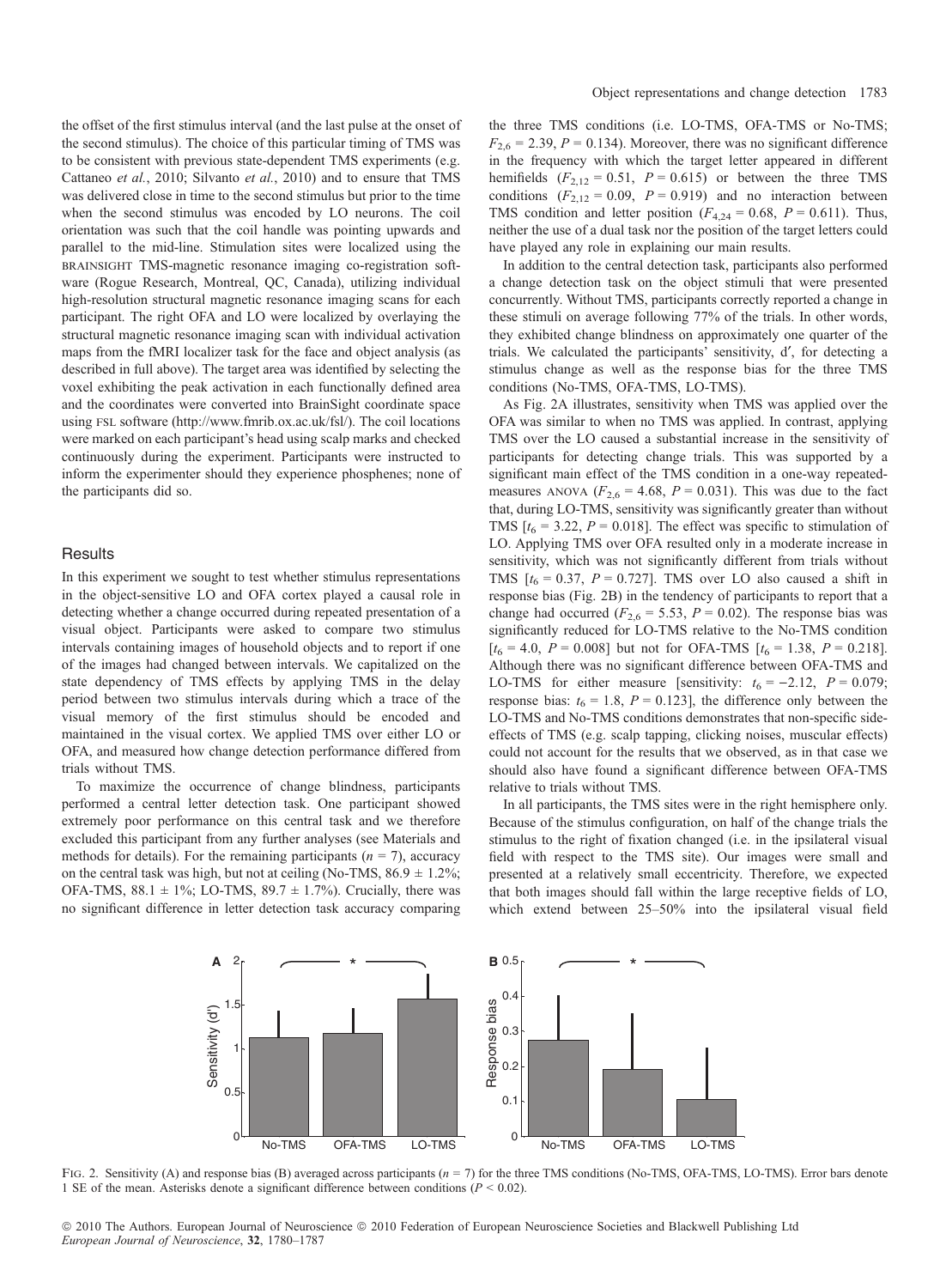

FIG. 3. Sensitivity averaged across participants ( $n = 7$ ) for detecting changes in the left (contralateral to TMS) or right (ipsilateral) hemifields for all three TMS conditions (No-TMS, OFA-TMS, LO-TMS). Error bars denote 1 SEM.

(Dumoulin & Wandell, 2008). Nonetheless, for completeness we also analysed sensitivity separately for changes in the left and right visual field (Fig. 3). Again, there was a significant effect of TMS site  $(F_{2,12} = 4.06, P = 0.045)$ . However, although the overall difference in sensitivity between hemifields approached significance  $(F_{1,6} = 5.34,$  $P = 0.06$ ), there was no interaction with TMS site  $(F_{2,12} = 1.24,$  $P = 0.325$ ), suggesting that TMS similarly affected change detection in the left and right visual field.

## Effect of transcranial magnetic stimulation as a function of trial type

The signal detection analysis presented above provides an overall measure of sensitivity and response bias in the change detection task. In order to investigate the impact of TMS in more detail, we carried out further analyses on participants' accuracy for change and no-change trials separately (Fig. 4). Interestingly, applying TMS over LO caused a substantial increase of 13% in the accuracy on no-change trials (Fig. 4A), i.e. a reduction in the false alarm rate. In a two-way repeated-measures anova with factors TMS condition (No-TMS, OFA-TMS, LO-TMS) and stimulus change (change, no-change), there were no main effects of stimulus change  $(F_{1,6} = 2.34, P = 0.177)$ or TMS condition, although the latter approached significance  $(F_{2,12} = 3.54, P = 0.062)$ ; however, there was a significant interaction between these factors ( $F_{2,12} = 7.5$ ,  $P = 0.008$ ). This was due to the fact that, during LO-TMS, the accuracy for no-change trials was significantly greater than without TMS  $[t<sub>6</sub> = 3.9, P = 0.008]$ , but for change trials LO-TMS had no effect on performance  $[t_6 = 0.25,$  $P = 0.81$ ].

In contrast, applying TMS over the OFA resulted in only a moderate increase in performance on no-change trials of 4% on average, which was not significantly different from trials without TMS  $[t<sub>6</sub> = 1.01]$ ,  $P = 0.351$ ]. Although there was also no significant difference between OFA-TMS and LO-TMS, this difference approached statistical significance  $[t_6 = -2.4368, P = 0.0507]$ . Importantly, performance on no-change trials increased under LO-TMS, even for most of the participants who already showed high performance without TMS (Fig. 4B). Although at baseline for no-change trials many participants may have been guessing whether or not a change had occurred [onetailed *t*-test against chance:  $t_6 = 1.22$ ,  $P = 0.134$ ], this shows that even participants with above-chance performance had their detection of stimulus repetition improved by TMS over LO. Conversely, TMS did



Fig. 4. (A) Accuracy (proportion of correct trials) averaged across participants  $(n = 7)$  for the two types of trials (change trials, no-change trials) and the three TMS conditions (No-TMS, OFA-TMS, LO-TMS). Error bars denote 1 SEM. Asterisk denotes a significant difference between conditions ( $P \le 0.01$ ). (B and C) Improvement afforded by TMS over right LO (accuracy for LO-TMS minus No-TMS) plotted against the baseline performance without TMS. Data are shown separately for no-change (B) and change (C) trials.

not cause even a subtle change in performance for change trials (Fig. 4C). Taken together, this analysis explains the findings for sensitivity (d') and response bias reported above. Both signal detection measures are defined by the relationship between hit rate (correct change detections) and false alarms (errors on detecting stimulus repetitions). Because only the false alarm rate was modulated by TMS, the effects for sensitivity and the response bias that we observed were entirely driven by the false alarms, i.e. the accuracy of participants to correctly identify stimulus repetitions.

## Discussion

In this experiment we tested whether TMS could influence change detection across a visual disruption by targeting neuronal populations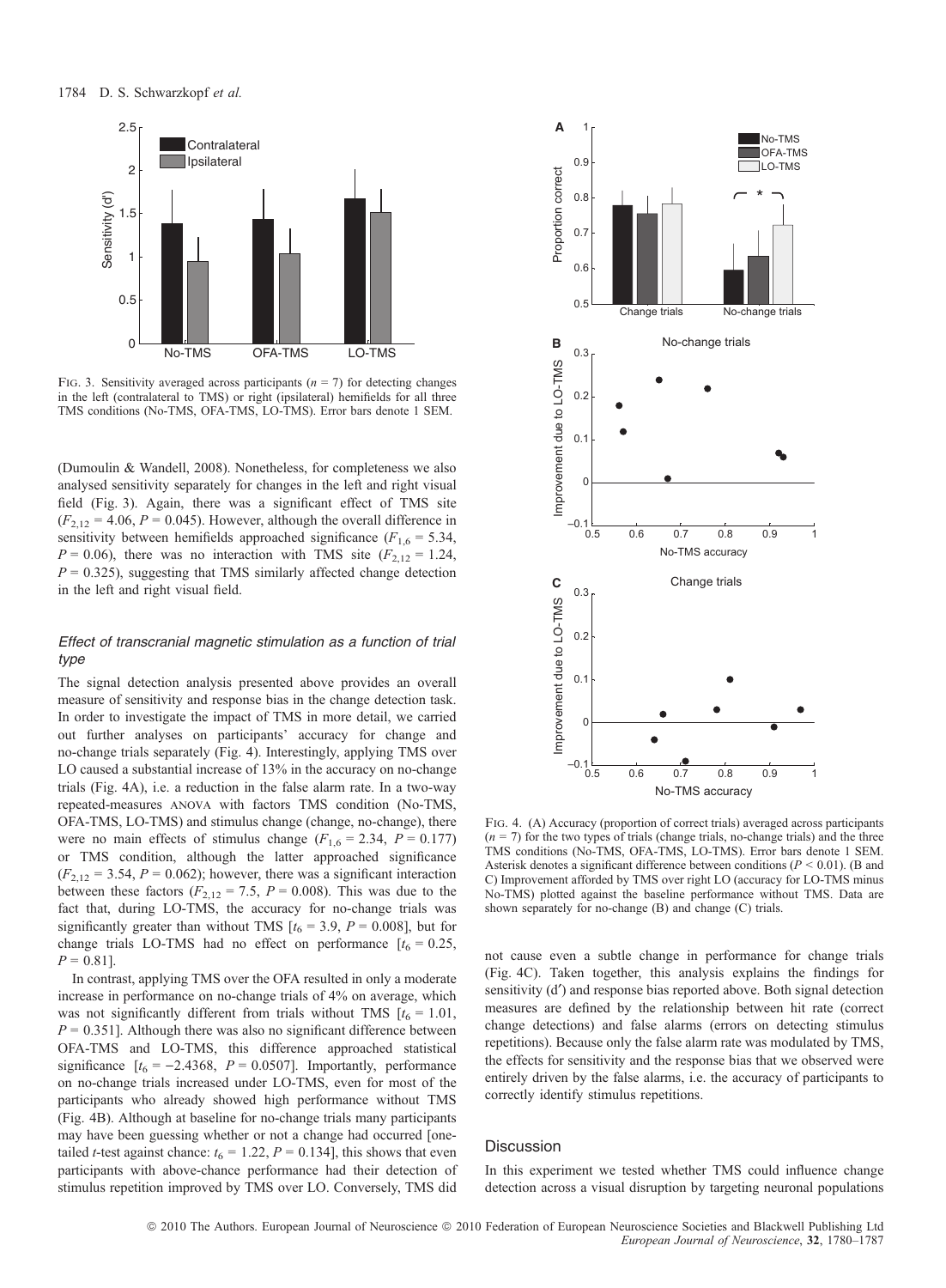in human extrastriate cortex that are tuned to images of objects. We found that TMS applied over right LO cortex increased the sensitivity of participants in the task and also shifted their response criterion. Further analyses indicated that this effect was due to TMS specifically affecting no-change trials by reducing the false alarm rate. In contrast, TMS had no effect on change blindness; in other words it did not alter the ability of the participants to detect stimulus changes. Importantly, TMS had no effect on the performance on the central letter detection task that we employed to divide the participants' attention and thus maintain adequate levels of change blindness. Therefore, our results cannot trivially be interpreted as TMS modulating the allocation of visual attention to between the centre of gaze and the peripherally presented object images. Further, because the significant effect of TMS relative to trials without TMS was specific for TMS over LO (and the difference between TMS over LO and OFA in identifying no-change trials approached significance), we are confident that our results are not accounted for by non-specific TMS side effects.

The pattern of results that we report here is consistent with a simple model of the neural events associated with the change or the repetition of a stimulus. The change detection task requires the participant to maintain an active representation, or neural trace, of the original stimulus. A subsequent presentation of the same stimulus interacts with this representation to signal that a repetition has occurred. The application of TMS to the brain area participating in this representation will modulate the effect of subsequent stimulus repetition. However, a different stimulus activates an entirely different neuronal representation, which is unaffected by the neural trace of the original stimulus. Therefore, TMS will only exert an influence on no-change trials. Note that TMS may interact with this signature of stimulus repetition either by directly affecting the response to the second stimulus or this may be a consequence of modulating the representation of the memory of the first stimulus during the delay period. In either case, the end result would be a behavioural effect for detecting a stimulus repetition.

This model, however, assumes that the neural representations of different objects are highly independent. If they are not, then for each two objects, their representations are very likely to overlap considerably. Thus, in our experimental setup, the representation of the target stimulus would not be completely different to the representation of the original stimulus, so that there would be an ensemble of neurons participating in both representations. This active ensemble of the representation of the original image would be affected by TMS in the same manner, whether it is a change trial or a no-change trial, making the difference between the two conditions indistinguishable. However, we do obtain a significantly distinguishable effect between the trial types when TMS is applied over LO, indicating that the neural representations of objects in LO are indeed highly independent and non-overlapping.

It is important to note that the precise nature of the representation of the object stimulus, whether an abstract encoding of the object or merely of the visual features from which it is composed, is not relevant for our interpretation. Single cell and optical imaging studies in macaque inferotemporal cortex and temporal cortex, which are considered the monkey homologue of human LO, seem to indicate that objects are represented in these regions by a pattern of responses over the population, and that the non-overlapping portion of different representations is large (e.g. Gross, 1992; Wang et al., 1998). The fMRI adaptation studies (also termed repetition suppression) have also shown that viewing different objects causes release from fMRI adaptation in human LO cortex, indicating that the non-overlapping portion of different underlying representations is sufficiently large to elicit release from adaptation (Grill-Spector & Malach, 2001). It has recently been demonstrated that this is also true for different subexemplar representations of an unfamiliar object (inverted face) in LO (Gilaie-Dotan et al., 2010). Here, in this study, we show the complementary effect, that the overlapping portion of different representations in LO is small and is differentially affected by TMS, indicating that the representations of different objects in LO are highly independent. Thus, the fact that TMS only had an effect on no-change trials provides further indications of the specificity of the TMS effects when a state-dependent paradigm is used.

Alternatively, it could be argued that the absence of a TMS effect for change trials was due to the fact that the baseline for the changed trials was higher than for no-change trials (cf. Fig. 4, No-TMS conditions). The performance level for change trials could be at the maximum that can be achieved under the load task, but there was room for improvement for no-change trials. The factor generally limiting performance may be the number of trials in which the observer failed to establish or maintain a representation of the original stimulus, because without this it is impossible to correctly identify changes as well as repetitions. It is possible that, for a proportion of no-change trials, the representation was present but too weak to generate a reliable repetition signal. By strengthening the representation, TMS elevated task performance to ceiling level. However, on change trials performance was already at ceiling even for these trials because a stimulus change is arguably more visually salient, and successful change detection can occur through comparison of local features (such as contrast edges and surfaces) even without a clear representation of the original object stimulus. However, the following reasons argue against this explanation. First, TMS led to an improvement in the detection of no-change trials for all participants, including those with high baseline performance. However, it did not consistently affect performance on change trials even for those with poor baseline performance (Fig. 4C). Second, as change and no-change trials differed both in terms of their physical stimuli and in their task demands, there is no reason to assume that the maximal performance that a participant could achieve was the same for both types of trial. Arguably, change trials were easier (because of differences in salience), which is supported by the fact that, for trials without TMS, the difference in performance between change and no-change trials approached significance.

We used the right OFA as a control TMS site, rather than stimulating a sham region like the vertex. Importantly, we defined these areas on a per-participant basis, thus ensuring that interparticipant variability in the location of individual areas did not affect our ability to distinguish between them in the group. As OFA and LO are both located in the occipital lobe, this ensured that the discomfort (from muscular stimulation, etc.) for both the site of interest and the control site were similar. Nevertheless, these brain regions are sufficiently far apart to be stimulated separately (Pitcher et al., 2009). In the present study, as OFA-TMS had no impact on participants' performance, we can be confident that the effect we observed that was associated with LO stimulation was indeed specific to the stimulation of that region and not due to a non-specific TMS effect. Importantly, we did not find a significant difference in the TMS effect for stimulus changes in the visual hemifield contralateral or ipsilateral to TMS. This could be taken as evidence that participants considered the two objects in each stimulus as one whole visual scene. However, this should have had no influence on the outcome of our TMS experiment, and we cannot make a specific interpretation for or against such an account from this null finding.

Previous TMS studies on change blindness have focused on the fronto-parietal network (Turatto et al., 2004; Beck et al., 2006; Tseng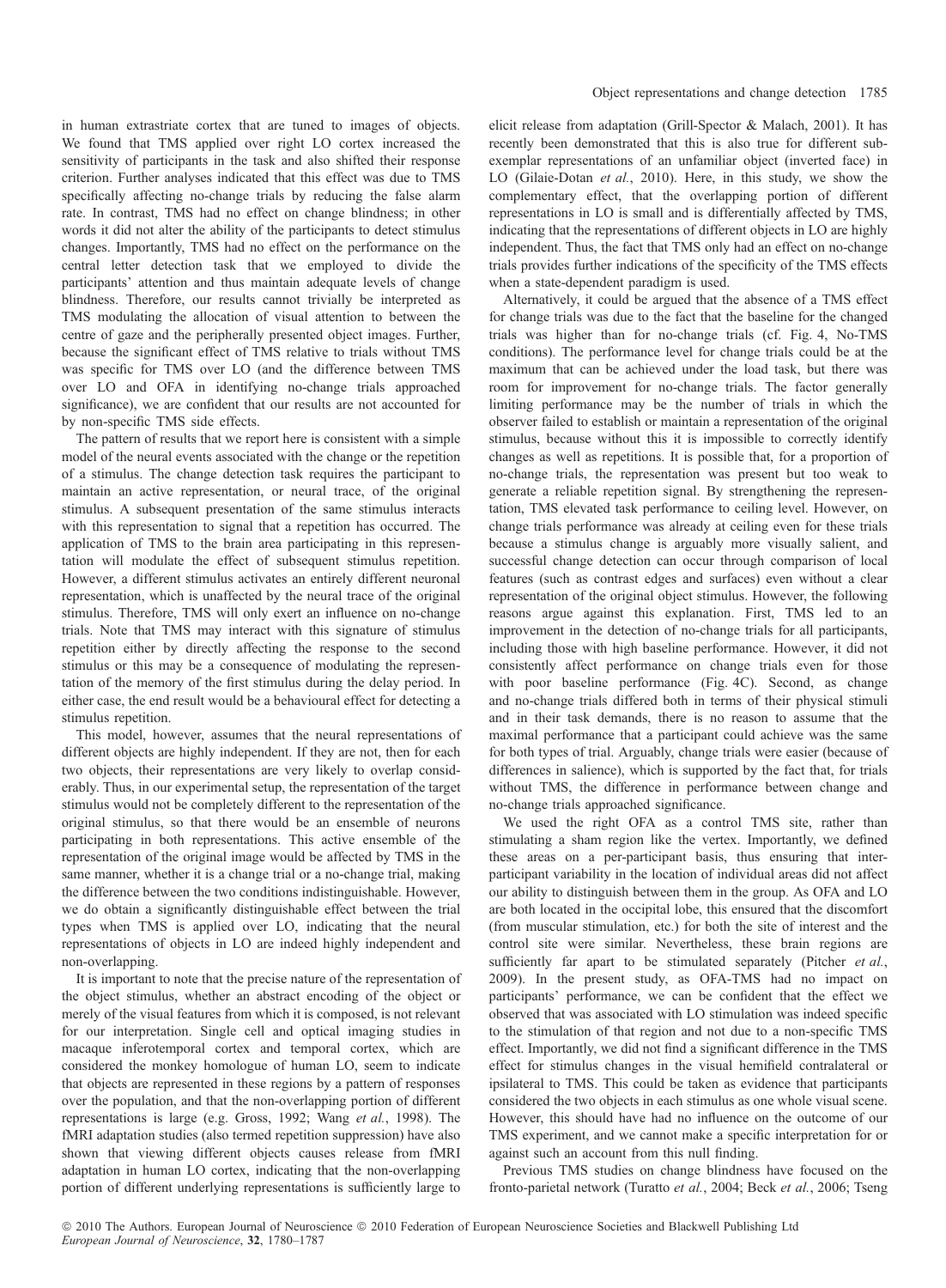#### 1786 D. S. Schwarzkopf et al.

et al., 2010). Beck et al. (2006) applied TMS over the right posterior parietal cortex and found a decrease in sensitivity in their signal detection analysis; this was due to a reduction in participants' accuracy on change trials, implying that change detection was impaired. In that earlier study, the impact of TMS on the accuracy of no-change trials and on criteria in the signal detection analysis were not reported, precluding a direct comparison with the results of our study. Turatto et al. (2004) applied TMS over the right dorsolateral pre-frontal cortex and found a disruptive effect on change trials but not on no-change trials – the opposite pattern to that found here with LO TMS. These TMS results seem to fit well with fMRI evidence on change detection – the application of TMS over the pre-frontal cortex, a region associated with change detection in fMRI studies (Beck et al., 2001), impairs change detection. In contrast, application of TMS over the extrastriate cortex (the activity of which does not discriminate between detected and undetected changes) (Beck et al., 2001) has no impact on change detection, but rather appears to affect the strength of the memory trace. However, two issues complicate this conclusion. In the study of Turatto et al. (2004), the level of false alarms was very low (5% on average) and a ceiling effect could thus mask any TMS effect. Also, the TMS train in that study overlapped with the whole trial, and thus could have affected the encoding of the first stimulus, maintenance and encoding of the second stimulus. These issues were addressed by a very recent study by Tseng et al. (2010) in which TMS was applied over the right parietal cortex either during the encoding phase of the first stimulus or at the comparison phase. Reductions in change detection were found at both TMS time windows, indicating that the posterior parietal cortex is indeed critical for detecting change between two successive stimuli. Furthermore, in that earlier study no effects were found on false alarm rates, indicating that, unlike in our study, TMS over the parietal cortex does not shift participants' response criterion.

The present result may appear to be inconsistent with findings that TMS can have the opposite, disruptive effect when applied in visual priming paradigms (Campana et al., 2002, 2006; Cattaneo et al., 2010). As both visual priming and VSTM rely on visual cortical activation traces outlasting target presentation, one might perhaps expect them to interact with TMS in the same manner. However, there is an important difference – VSTM and change blindness tasks encourage the active maintenance of visual information, whereas this is not the case in the visual priming paradigms previously used in conjunction with TMS. The importance of this difference was demonstrated in a recent fMRI study (Soto et al., 2007) showing that the reappearance of a stimulus held in working memory enhances activity in occipital areas known to encode the prior occurrence of stimuli. In contrast, mere stimulus repetition elicits a suppressive response in the same regions (fMRI adaptation). Of course, statedependent TMS and fMRI adaptation may be mediated by different neuronal mechanisms. However, the fact that TMS induces opposite effects in 'active' VSTM maintenance and 'passive' priming paradigms, although not easy to fit into the standard 'virtual lesion' conceptualization of TMS, is consistent with previous evidence (Soto et al., 2007) of different neural states associated with stimuli held in working memory and passively observed targets. Our change detection task probably taps into the latter process because, in order to perform on this task, an observer needs to hold the original stimuli in memory. It could also be argued that TMS over LO facilitated performance in no-change trials by increasing the visual persistence of the first stimulus. This view would be consistent with a recent study in which TMS was found to bring attributes held in VSTM to visual awareness (Silvanto & Cattaneo, 2010). In the present study, such an effect would lead to an increase in the perceived duration of the first

stimulus. Whether or not the behavioural facilitation occurred by a TMS/memory trace interaction in a manner that affected conscious visual perception, it is most parsimonious in the context of previous literature (Campana et al., 2002; Cattaneo et al., 2009, 2010) to argue that the present result was caused by an interaction between TMS and active VSTM maintenance.

As each stimulus interval in our paradigm contained a pair of object images presented to the left and right of fixation, we also conducted a separate analysis of change trials in which the change occurred in the visual hemifield contralateral and ipsilateral to the site of TMS. In accordance with previous TMS studies of LO and OFA, in all participants we only stimulated sites in the right hemisphere (Pitcher et al., 2007, 2009). The overall difference in accuracy between hemifields approached significance, which could be seen as an indication that participants had a small bias towards detecting changes on the left. Crucially, however, there was no significant effect of TMS on detecting stimulus changes in either hemifield.

Taken together, our findings contribute to the growing body of evidence on the state dependency of TMS effects. The repetition of a stimulus is reflected in the responses of neurons that are tuned to that stimulus and neurons that sustain its percept. Our results provide evidence that LO plays a direct role in the signature of this repetition, and that this signature may be particularly susceptible to TMS.

## Supporting Information

Additional supporting information may be found in the online version of this article:

Data S1. MNI coordinates of TMS sites (and the Euclidean distance between them in mm).

Please note: As a service to our authors and readers, this journal provides supporting information supplied by the authors. Such materials are peer-reviewed and may be re-organized for online delivery, but are not copy-edited or typeset by Wiley-Blackwell. Technical support issues arising from supporting information (other than missing files) should be addressed to the authors.

## Acknowledgements

This work was supported by the Wellcome Trust (D.S.S., J.S. and G.R.) and the European Union (S.G.-D.).

## Abbreviations

fMRI, functional magnetic resonance imaging; LO, lateral occipital; OFA, occipital face area; TMS, transcranial magnetic stimulation; VSTM, visual short-term memory.

#### References

- Beck, D.M., Rees, G., Frith, C.D. & Lavie, N. (2001) Neural correlates of change detection and change blindness. Nat. Neurosci., 4, 645–650.
- Beck, D.M., Muggleton, N., Walsh, V. & Lavie, N. (2006) Right parietal cortex plays a critical role in change blindness. Cereb. Cortex, 16, 712–717.
- Campana, G., Cowey, A. & Walsh, V. (2002) Priming of motion direction and area V5/MT: a test of perceptual memory. Cereb. Cortex, 12, 663-669.
- Campana, G., Cowey, A. & Walsh, V. (2006) Visual area V5 ⁄ MT remembers 'what" but not "where". Cereb. Cortex, 16, 1766–1770.
- Cattaneo, Z., Devlin, J.T., Salvini, F., Vecchi, T. & Silvanto, J. (2010) The causal role of category-specific neuronal representations in the left ventral premotor cortex (PMv) in semantic processing. NeuroImage, 49, 2728–2734.